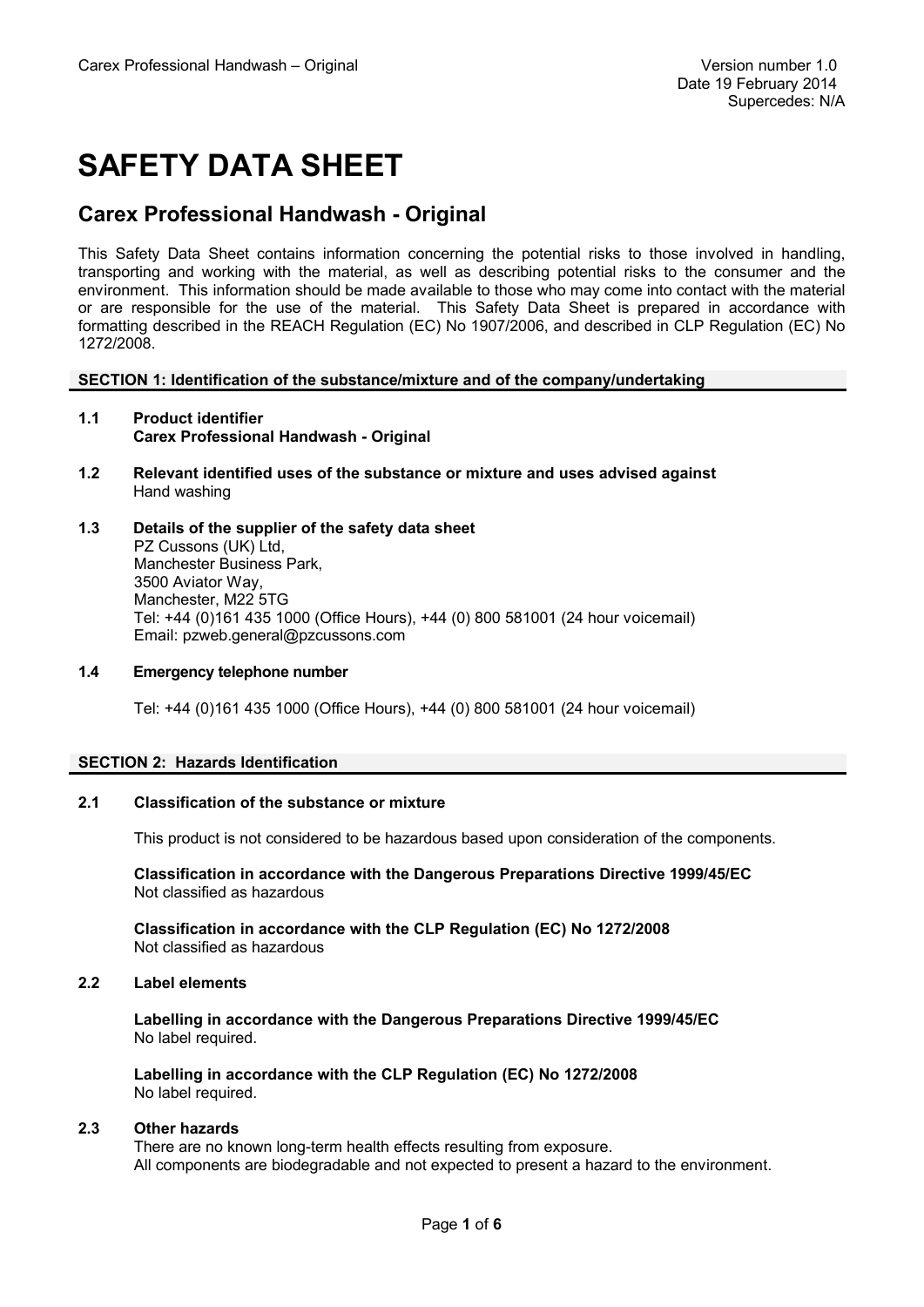#### **SECTION 3: Composition**

#### **3.1 Substances**

Not applicable, product is a mixture.

#### **3.2 Mixtures**

An aqueous solution of anionic and amphoteric surfactants with preservative and fragrance. This product contains the following hazardous components:

| Name                   | CAS No     | Concentration | Classification                        |
|------------------------|------------|---------------|---------------------------------------|
| Sodium Laureth Sulfate | 9004-82-4  | $5 - 15%$     | Acute Tox. 4 H302, Eye Irrit. 2 H319  |
|                        |            |               | Xn; R22, Xi; R36                      |
| Cocamidopropyl Betaine | 61789-40-0 | $1 - 5%$      | Skin Irrit. 2 H315, Eye Irrit. 2 H319 |
|                        |            |               | Xi: R36/38                            |

See section 16 for full description of R phrases and H statements.

#### **SECTION 4: First Aid Measures**

#### **4.1 Description of first aid measures**

EYE CONTACT: Wash thoroughly with water for several minutes whilst holding the eyelids open. Seek medical attention.

INHALATION: Remove from exposure. If breathing becomes difficult call a doctor.

SKIN CONTACT: Wash off with plenty of water. Seek medical attention if irritation or discomfort occurs. INGESTION: If swallowed, rinse mouth with water.

#### **4.2 Most important symptoms and effects, both acute and delayed**

EYE CONTACT: Redness, tears, stinging

INHALATION: Runny nose, cough, sore throat

SKIN CONTACT: Slight redness, mild irritation, stinging. Prolonged contact or repeated exposure may cause dryness and cracking of skin.

INGESTION: Sore mouth and throat, nausea, vomiting.

#### **4.3 Indication of any immediate medical attention and special treatments needed**

Symptomatic treatment as required.

#### **SECTION 5: Firefighting Measures**

#### **5.1 Extinguishing media**

Not flammable. Not known to react with any extinguishing material. Use extinguisher appropriate to surrounding conditions.

#### **5.2 Special hazards arising from the substance or mixture**

If involved in a fire, may release fumes of sulphur oxides.

#### **5.3 Advice for fire fighters**

Fire fighters should wear protective clothing and breathing apparatus as appropriate.

#### **SECTION 6: Accidental Release Measures**

#### **6.1 Personal precautions, protective equipment and emergency procedures**

Wear protective clothing including overall, gloves and eye protection to prevent skin and eye contact. Open doors and windows to ensure good ventilation. Spillage area may be very slippery.

#### **6.2 Environmental precautions**

Prevent entry into sewers and watercourses.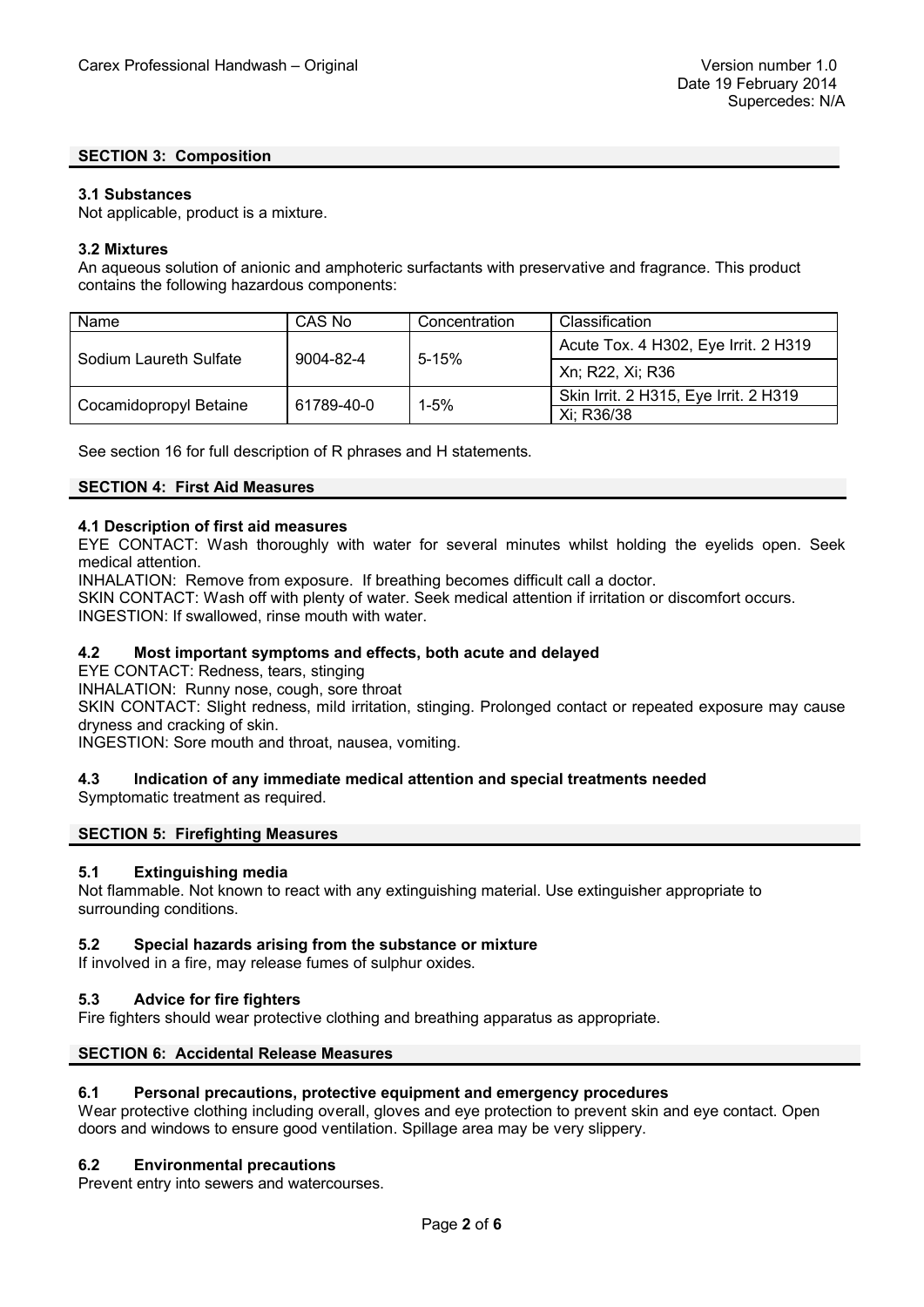#### **6.3 Methods and materials for containment and clearing up**

Small spills (<1 litre) may be absorbed with paper towels.

Large spills (> 1 litre) should be covered with a suitable absorbent, e.g. sand, earth or spill granules and collected for disposal. Label containers for disposal. Wash spill area thoroughly to remove residues.

#### **6.4 References to other sections**

#### See section 8 and 13 for further advice.

#### **SECTION 7: Handling and Storage**

#### **7.1 Precautions for safe handling**

Avoid contact with eyes and prolonged contact with skin.

#### **7.2 Conditions for safe storage, including any incompatibilities**

Store in its original labelled container in a cool, well ventilated area. Avoid low temperatures. Not to be stored next to foodstuffs and water supplies. Keep out of reach of children and animals.

#### **7.3 Specific end uses(s)**

No special precautions.

#### **SECTION 8. Exposure Controls/Personal Protection**

#### **8.1 Control parameters**

No specific control limits available.

#### **8.2 Exposure controls**

Normal chemical handling procedures should be observed. Do not eat, drink or smoke when handling this product. Wash thoroughly after handling, Ensure adequate ventilation.

#### **Respiratory protection**

Not usually required. Use in well ventilated areas and avoid formation of spray or aerosols.

#### **Hand Protection**

If prolonged contact with undiluted product is likely wear suitable gloves recommended for use with surfactants. Nitrile, neoprene and rubber may be suitable but glove manufacturer recommendations should always be checked. Change gloves in accordance with manufacturer recommendations. If gloves are damaged during use, remove immediately and wash hands before replacing with new gloves.

#### **Eye protection**

Safety glasses or goggles recommended if handling significant quantities of undiluted product.

#### **Skin protection**

Coveralls recommended. These should be changed after use or if contaminated. Wash before re-use.

#### **SECTION 9: Physical and Chemical Properties**

#### **9.1 Information on basic physical and chemical properties**

| Appearance:                                           | Clear, blue liquid |  |
|-------------------------------------------------------|--------------------|--|
| Odour:                                                | Pleasant odour     |  |
| <b>Odour threshold:</b>                               | No data            |  |
| pH:                                                   | $3.7 - 3.9$        |  |
| <b>Melting point:</b>                                 | No data            |  |
| <b>Boiling point:</b>                                 | Similar to water   |  |
| <b>Flashpoint:</b>                                    | Not flammable      |  |
| <b>Evaporation rate:</b>                              | Similar to water   |  |
| Flammability (solids, gas):                           | Not applicable     |  |
| <b>Upper/lower flammability limits: Not flammable</b> |                    |  |
| Vapour pressure:                                      | Similar to water   |  |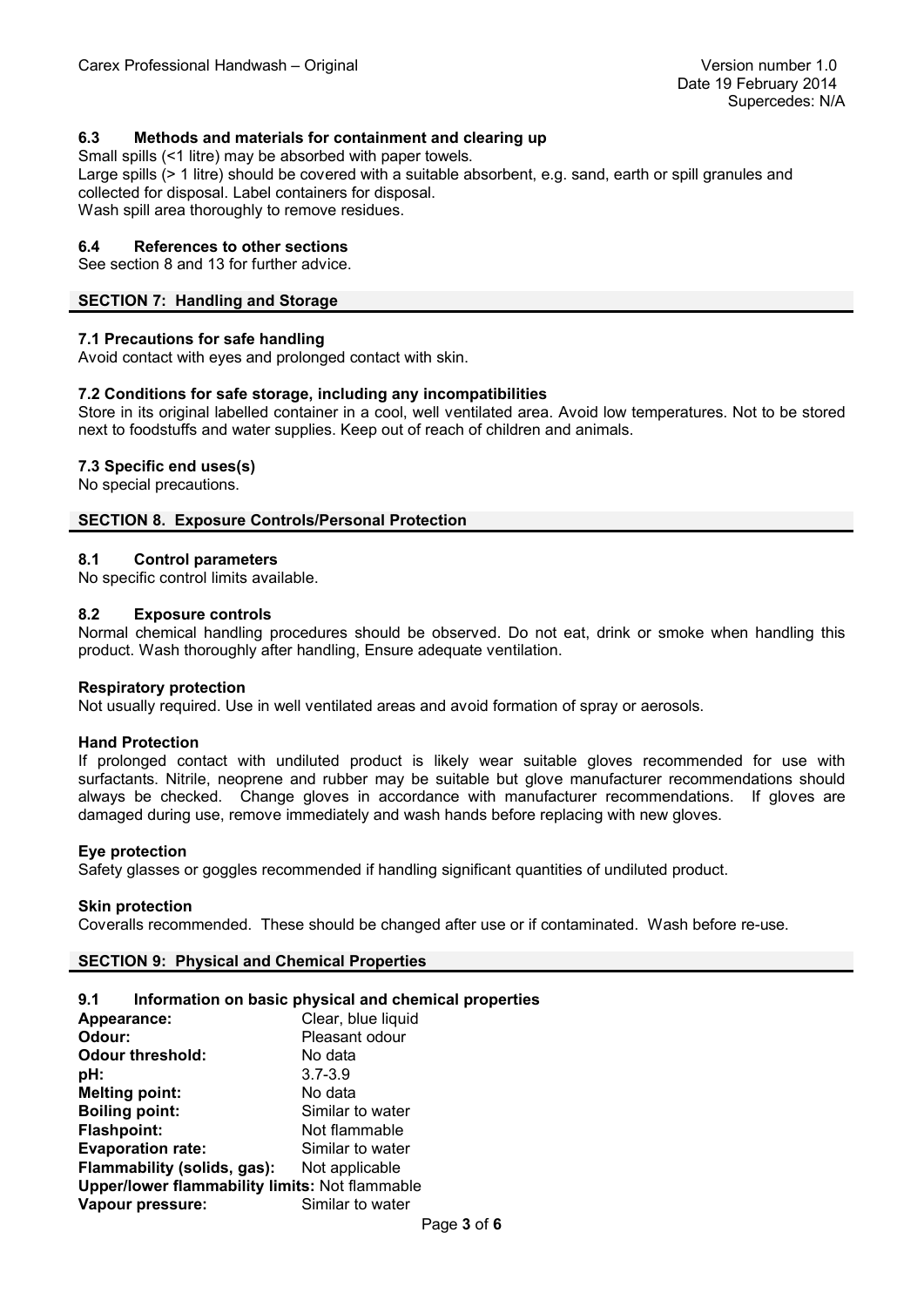**Vapour density** No data **Relative density** 1.02-1.03 **Solubility in water: Completely soluble Solubility in other solvents:** No data **Partition coefficient (log Kow)**No data **Autoignition temperature** No data **Decomposition temperature** No data **Viscosity** 8000-12000 cps at 20°C **Explosive properties** Not considered to be explosive **Oxidising properties** Not considered to be oxidising

**9.2 Other information** None

#### **SECTION 10: Stability and Reactivity**

#### **10.1 Reactivity**

Not considered to be reactive.

#### **10.2 Chemical stability**

Stable under normal conditions.

#### **10.3 Possibility of hazardous reactions**

None expected.

#### **10.4 Conditions to avoid**

Avoid exposure to high and freezing temperatures.

#### **10.5 Incompatible materials**

Avoid contact with strong oxidisers.

#### **10.6 Hazardous decomposition products**

May release fumes of sulfur oxides if heated to decomposition.

#### **SECTION 11: Toxicological Information**

#### **11.1 Information on toxicological effects**

This product has not been tested. Judgements on the expected toxicity of this product have been made based upon consideration of its major components.

| (a) acute toxicity                                                                                    | This product is not considered to be acutely toxic.                                          |  |  |
|-------------------------------------------------------------------------------------------------------|----------------------------------------------------------------------------------------------|--|--|
| (b) skin corrosion/irritation                                                                         | May be mildly irritating to the skin, based on consideration of its components,              |  |  |
| especially on prolonged or repeated exposure.                                                         |                                                                                              |  |  |
| (c) serious eye damage/irritation                                                                     | May be mildly irritating to the eye, based on consideration of its                           |  |  |
|                                                                                                       | components.                                                                                  |  |  |
| (d) respiratory/skin sensitisation<br>Contains no respiratory or skin sensitisers above thresholds of |                                                                                              |  |  |
|                                                                                                       | concern.                                                                                     |  |  |
| (e) germ cell mutagenicity                                                                            | None of the components have been identified as germ cell mutagens.                           |  |  |
| (f) carcinogenicity                                                                                   | None of the components have been identified as carcinogens.                                  |  |  |
| (g) reproductive toxicity                                                                             | None of the components have been identified as reproductive toxins.                          |  |  |
| (h) STOT-single exposure                                                                              | None of the components have been identified as presenting a systemic target<br>organ hazard. |  |  |
| (i) STOT-repeated exposure                                                                            | None of the components have been identified as presenting a systemic target<br>organ hazard. |  |  |
| (j) aspiration hazard                                                                                 | Not considered to present an aspiration hazard.                                              |  |  |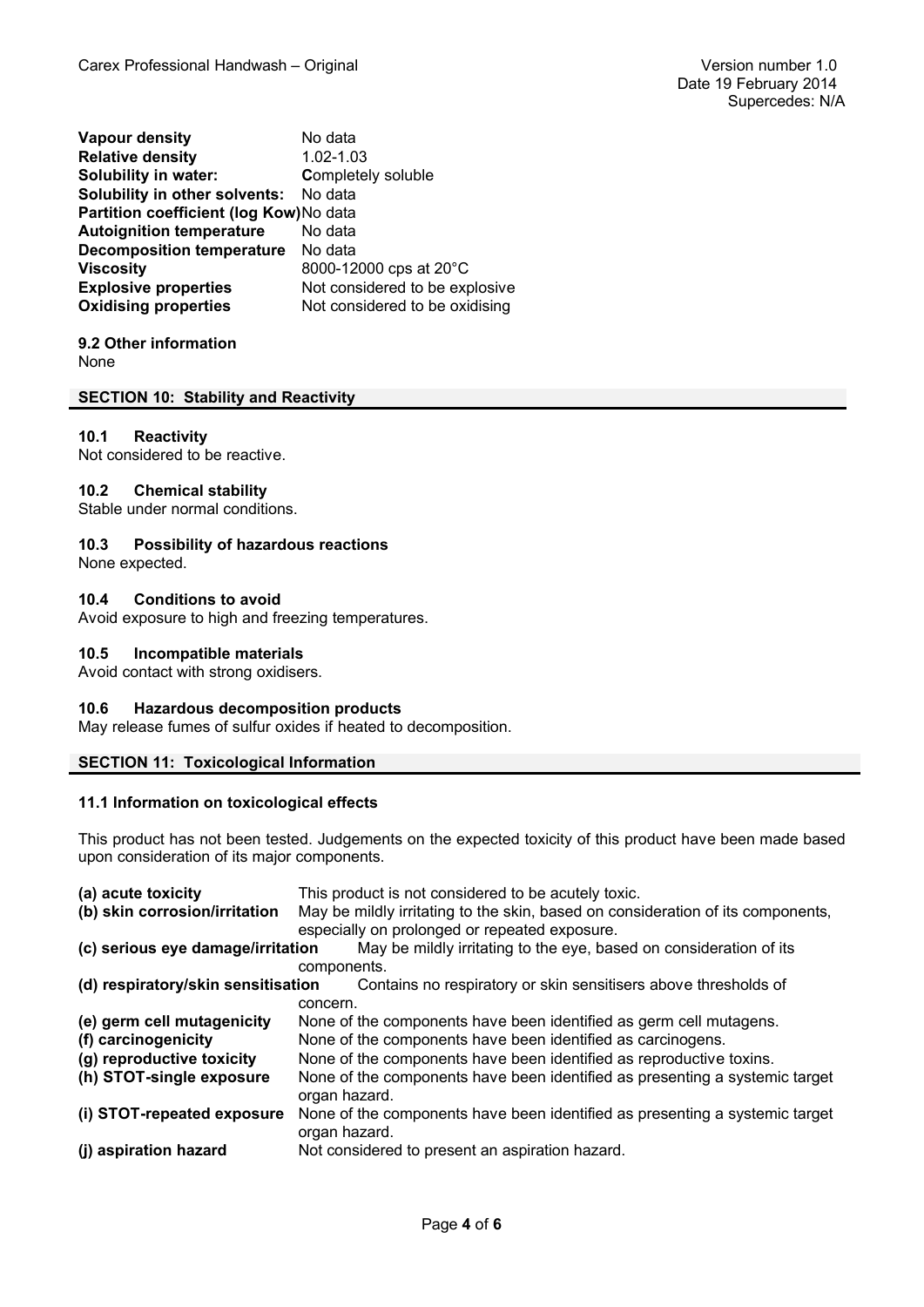#### **SECTION 12: Ecological Information**

This product has not been tested. Judgements on the expected toxicity of this product have been made based upon consideration of its major components.

#### **12.1 Toxicity**

Not expected to be toxic in the environment.

#### **12.2 Persistence and degradability**

The organic components are expected to biodegrade in the environment.

#### **12.3 Bioaccumulative potential**

None of the components are considered to be bioaccumulative.

#### **12.4 Mobility in soil**

All components are water soluble and are expected to partition in the aqueous compartment.

#### **12.5 Results of PBT and vPvB assessment**

None of the components are known to be PBT or vPvB.

#### **12.6 Other adverse effects**

None known.

#### **SECTION 13: Disposal Considerations**

#### **13.1 Waste treatment methods**

Recover and recycle unused product if possible. If recovery and recycling are not possible incinerate or dispose of in accordance with local regulations. Do not mix with other waste materials.

#### **SECTION 14: Transport Information**

This product is not classified as dangerous for transport.

- 14.1 UN Number Not applicable
- 14.2 UN Proper shipping name Not applicable
- 14.3 Transport hazard class(es) Not applicable
- 14.4 Packing group Not applicable
- 14.5 Environmental hazards Not applicable
- 14.6 Special precautions for user None
- 14.7 Transport in bulk according to Annex II of MARPOL 73/78 and the IBC Code Not transported in bulk

#### **SECTION 15: Regulatory Information**

**15.1 Safety, health and environmental regulations/legislation specific for the substance or mixture** All components are listed as existing substances in Europe.

#### **15.2 Chemical Safety Assessment**

A Chemical Safety Assessment has not been carried out for this product.

#### **SECTION 16: Other Information**

#### **Revision information:**

This is a new SDS.

## **List of Abbreviations used in this SDS:**

CAS Chemical Abstracts Service<br>CLP Classification. Labelling and

Classification, Labelling and Packaging Regulation (EC) no 1272/2008